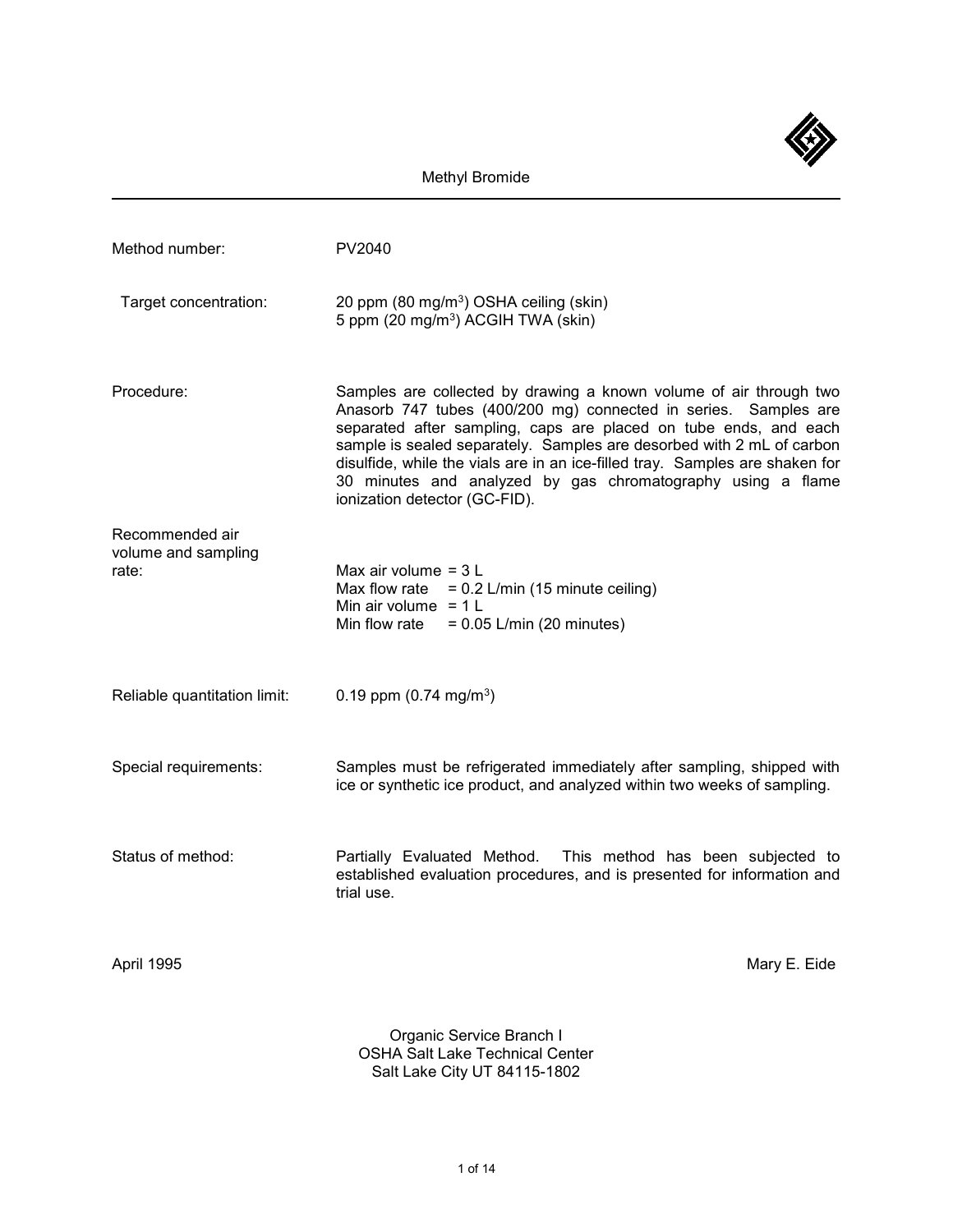### 1 General Discussion

### 1.1 Background

#### 1.1.1 History

The NIOSH method 2520 (Ref. 5.1) for methyl bromide uses two charcoal tubes in series for collection. In a field study conducted in 1990, following this method for sampling and analysis, they found that the methyl bromide had a capacity problem and poor storage (Ref. 5.2). The capacity of the charcoal tubes was dependant on the humidity of the air stream being sampled, at 40%, RH breakthrough was at 12.2 L, but at 80%, RH breakthrough was at 2.3 L. Storage studies showed only 60% recovered after 8 days at -10 °C. The tubes tried by SLTC for desorption and retention studies of methyl bromide, using two tubes in series, included  $XAD-4$  (desorption efficiency ( $DE$ ) = 99.0% and retention efficiency (RE) = 0%), Carbosieve S-III (DE = 96% and RE = 28.8%) and Anasorb 747TM (400/200 mg) (DE = 96% and RE = 99.2%). Further exploration of the Anasorb 747<sup>™</sup> tubes revealed storage stability at 0 °C for 14 days was 99.5% for dry and 94.2% for humid air (80% RH at 21 °C) samples, but at room temperature for 14 days, the recovery dropped to 46.4% for dry and 28.4% for humid air samples. Retention studies of two Anasorb 747™ tubes in series showed that all of the sample was found on the front tube when 3 L humid air (80% RH at 21 °C) was drawn, but when 4 L was drawn, 8% of the sample was found on the back tube. The storage study showed that with time the methyl bromide migrated from the front section to the back section of the tubes, i.e., the longer the storage time, the more of the sample was found on the back section. The retention and storage studies indicate the methyl bromide should be sampled with two tubes in series for a 3 L air volume, and those tubes should be separated after sampling, and stored in the refrigerator until analysis.

1.1.2 Toxic effects (This section is for information only and should not be taken as the basis of OSHA policy.) (Ref. 5.3)

Exposure of 90 workers to 35-ppm methyl bromide for two weeks produced the following symptoms in the workers: nausea, vomiting, headache, skin lesions, and symptoms of mild systemic poisoning. Symptoms of acute poisoning, exposures above 200 ppm are muscle weakness and pain, loss of coordination and gait, inability to focus eyes, pulmonary edema, convulsions, hyperthermia, and coma. Prolonged exposures at this level results in death, usually resulting from irreversible pulmonary edema.

1.1.3 Workplace exposure (Ref.5.3 and 5.4)

Methyl bromide is used as a fumigant for soil and foodstuffs, for termite control, as a nematocide, in ionization chambers, to degrease wool, as a selective solvent in aniline dyes, as a methylating agent, and to extract oil from flowers, nuts, and seeds. Methyl bromide was once used as a refrigerant and in fire extinguishers, but these uses have been discontinued due to serious injuries and/or deaths.

1.1.4 Physical properties and other descriptive information (Ref. 5.3 and 5.4)

| CAS number:       | 74-83-9                                                |
|-------------------|--------------------------------------------------------|
| IMIS:             | 1680                                                   |
| RTECS:            | PA4900000                                              |
| DOT:              | UN1062 (poison gas)                                    |
| Synonyms:         | Bromomethane; Dowfume; Embafume; Halon 1001; Metafume; |
|                   | Monobromomethane; Pestmaster; Profume; Terr-o-gas 67   |
| Molecular weight: | 94.95                                                  |
| Boiling point:    | 3.56 °C                                                |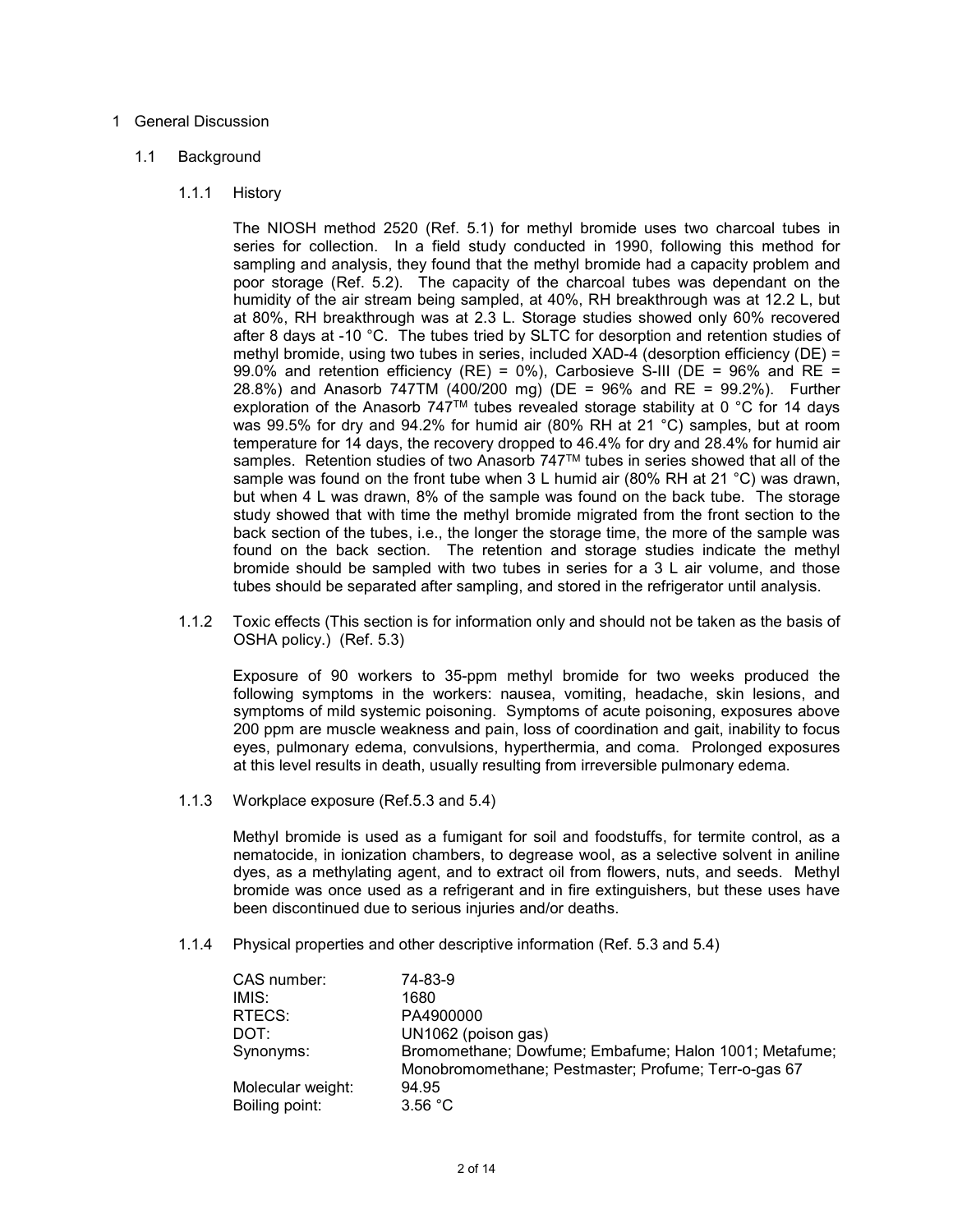| Melting point:<br>Odor:<br>Color:<br>Molecular formula: | $-93.66 °C$<br>odorless except in high concentrations, then a sweetish,<br>chloroform-like odor<br>colorless gas<br>CH <sub>3</sub> Br |
|---------------------------------------------------------|----------------------------------------------------------------------------------------------------------------------------------------|
| Structural formula:                                     | $H - C - Br$                                                                                                                           |

The analyte air concentrations throughout this method are based on the recommended sampling and analytical parameters. Air concentrations listed in ppm are referenced to 25 °C and 101.3 kPa (760 mmHg).

- 1.2 Limit defining parameters
	- 1.2.1 Detection limit of the overall procedure (DLOP)

The detection limit of the overall procedure is 0.664 µg per sample (0.056 ppm or 0.221  $mq/m<sup>3</sup>$ ). This is the amount of analyte spiked on the sampler that will give a response that is significantly different from the background response of a sampler blank.

The DLOP is defined as the concentration of analyte that gives a response ( $Y_{\text{DLOP}}$ ) that is significantly different (three standard deviations  $(SD_{BR})$ ) from the background response  $(Y_{BR})$ .

$$
Y_{\text{DLOP}} - Y_{\text{BR}} = 3(SD_{\text{BR}})
$$

The direct measurement of  $Y_{BR}$  and  $S_{BR}$  in chromatographic methods is typically inconvenient and difficult because  $Y_{BR}$  is usually extremely low. Estimates of these parameters can be made with data obtained from the analysis of a series of samples whose responses are in the vicinity of the background response. The regression curve obtained for a plot of instrument response versus concentration of analyte will usually be linear. Assuming  $SD_{BR}$  and the precision of data about the curve are similar, the standard error of estimate (SEE) for the regression curve can be substituted for  $SD_{BR}$  in the above equation. The following calculations derive a formula for the DLOP:

$$
SEE = \sqrt{\frac{\sum (Y_{obs} - Y_{est})^2}{(n - k)}}
$$

 $Y<sub>obs</sub>$  = observed response

 $Y_{est}$  = estimated response from regression curve

 $n =$  total number of data points

 $k = 2$  for a linear regression curve

At point  $Y_{\text{DLOP}}$  on the regression curve

$$
Y_{DLOP} = A(DLOP) + Y_{BR}
$$

A = analytical sensitivity (slope)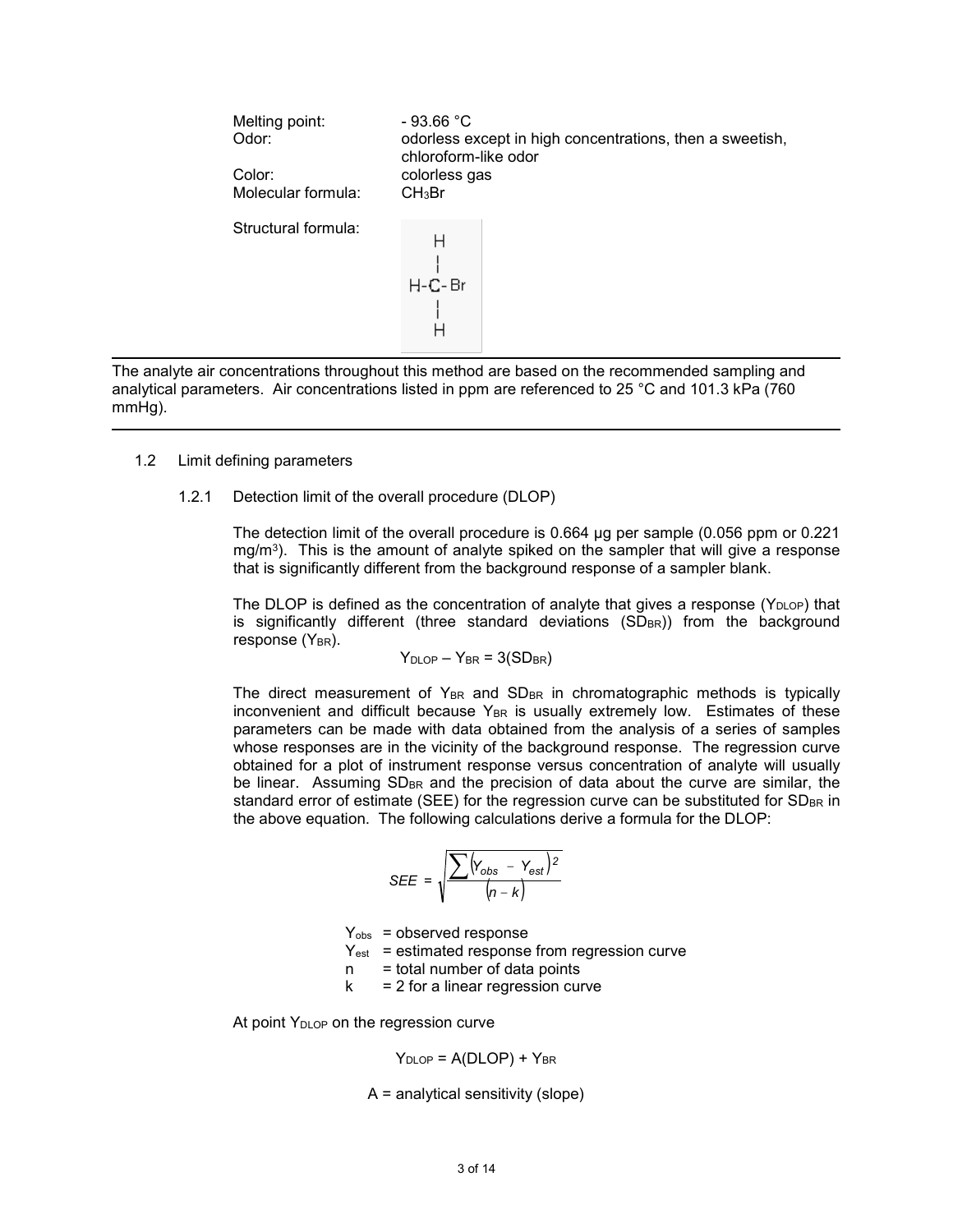Therefore:

$$
DLOP = \frac{(Y_{DLOP} - Y_{BR})}{A}
$$

Substituting  $3(SEE) + Y_{BR}$  for  $Y_{DLOP}$  gives

$$
DLOP = \frac{3(SEE)}{A}
$$

The DLOP is measured as mass per sample and expressed as equivalent air concentrations, based on the recommended sampling parameters. Ten samplers were spiked with equal descending increments of analyte, such that the lowest sampler loading was 3 µg/sample. This is the amount, when spiked on a sampler, that would produce a peak approximately 10 times the background response for the sample blank. These spiked samplers, and the sample blank, were analyzed with the recommended analytical parameters, and the data obtained used to calculate the required parameters (A and SEE) for the calculation of the DLOP. Values of 154 and 34.1 were obtained for A and SEE respectively. The DLOP was calculated to be 0.664 µg/sample (0.114 ppm or  $0.443$  mg/m<sup>3</sup>).



Table 1.2.1 Detection Limit of Overall Procedure

Figure 1.2.1. Plot of data to determine the DLOP/RQL.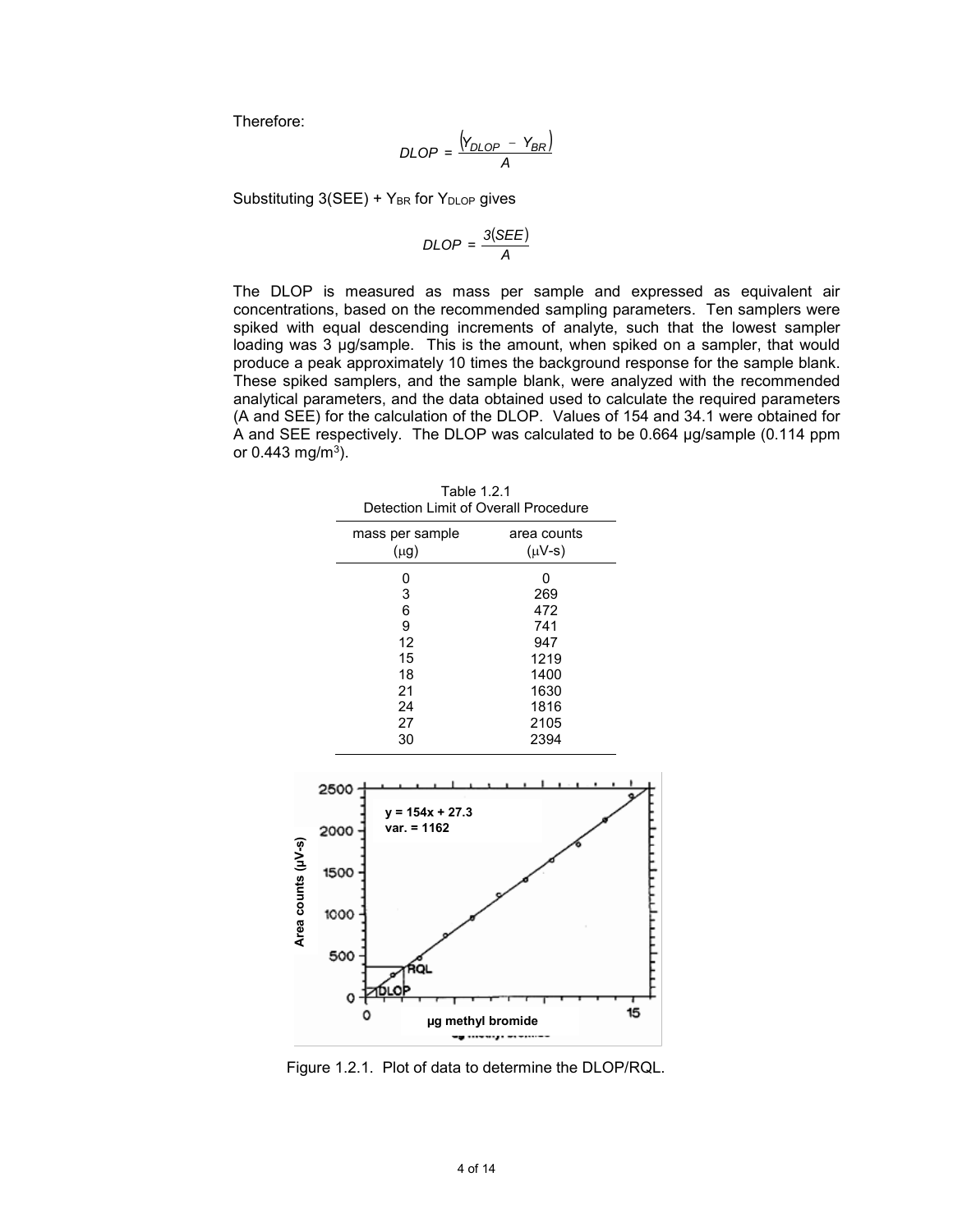# 1.2.2 Reliable quantitation limit (RQL)

The reliable quantitation limit is 2.21 µg per sample (0.19 ppm). This is the amount of analyte spiked on a sampler that will give a signal that is considered the lower limit for precise quantitative measurements. It is determined from the regression line data obtained for the calculation of the DLOP (Section 1.2.1), providing at least 75% of the analyte is recovered. The RQL is defined as the concentration of analyte that gives a response (YRQL) such that

$$
RQL = \frac{10(SEE)}{A}
$$

 $Y_{RQL} - Y_{BR} = 10(SD_{BR})$ 

**Therefore** 

Figure 1.2.2 Chromatogram of the RQL.

| 1 GUN 1.2.2<br><b>Reliable Quantitation Limit</b> |                |           |  |  |
|---------------------------------------------------|----------------|-----------|--|--|
| mass per sample                                   | mass recovered | %         |  |  |
| $(\mu g)$                                         | $(\mu g)$      | recovered |  |  |
| 3                                                 | 2.808          | 93.6      |  |  |
| 6                                                 | 5.508          | 91.8      |  |  |
| 9                                                 | 8.289          | 92.1      |  |  |
| 12                                                | 11.05          | 92.1      |  |  |
| 15                                                | 14.28          | 95.2      |  |  |
| 18                                                | 16.94          | 94.1      |  |  |
| 21                                                | 19.64          | 93.5      |  |  |
| 24                                                | 23.18          | 96.6      |  |  |
| 27                                                | 25.46          | 94.3      |  |  |
| 30                                                | 28.59          | 95.3      |  |  |

Table 1.2.2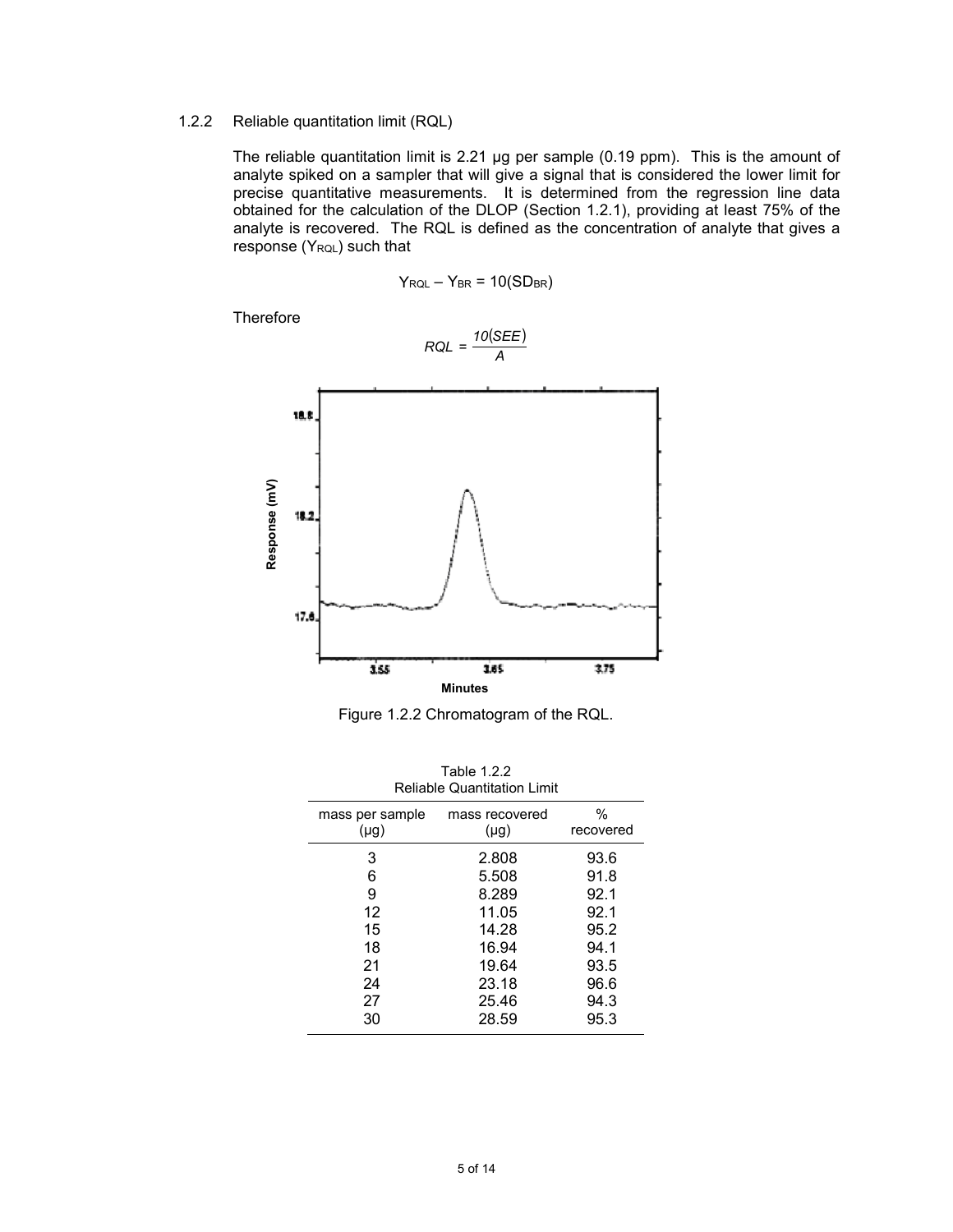

Figure 1.2.3 Plot of data to determine the RQL.

- 2 Sampling Procedure
	- 2.1 Apparatus
		- 2.1.1 Samples are collected using a personal sampling pump calibrated, with the sampling device attached, to within ±5% of the recommended flow rate.
		- 2.1.2 Samples are collected with 11-cm  $\times$  6-mm i.d.  $\times$  8-mm o.d. glass-sampling tubes packed with two sections of Anasorb 747™. The front section contains 400 mg and the back section contains 200 mg of Anasorb 747TM. The sections are held in place by a glass wool plug before the front section and a urethane plug after the back section and are separated by a urethane foam plug. For this evaluation, commercially prepared sampling tubes were purchased from SKC, Inc. (Fullerton CA, catalog no. 226-83, lot 050).
	- 2.2 Technique
		- 2.2.1 Immediately before sampling, break off the ends of the sampling tube. All tubes should be from the same lot.
		- 2.2.2 Attach the sampling tube to the pump with flexible tubing. It is desirable to utilize sampling tube holders which have a protective cover to shield the employee from the sharp, jagged end of the sampling tube. Position the tube so that sampled air passes through the front section of the tube first.
		- 2.2.3 Air being sampled should not pass through any hose or tubing before entering the sampling tube.
		- 2.2.4 Attach the sampler vertically with the front section pointing downward, in the worker's breathing zone, and positioned so it does not impede work performance or safety.
		- 2.2.5 After sampling for the appropriate time, remove the sample and seal the tube with plastic end caps. Wrap each sample end-to-end with a Form OSHA-21 seal.
		- 2.2.6 Submit at least one blank sample with each set of samples. Handle the blank sampler in the same manner as the other samples except draw no air through it.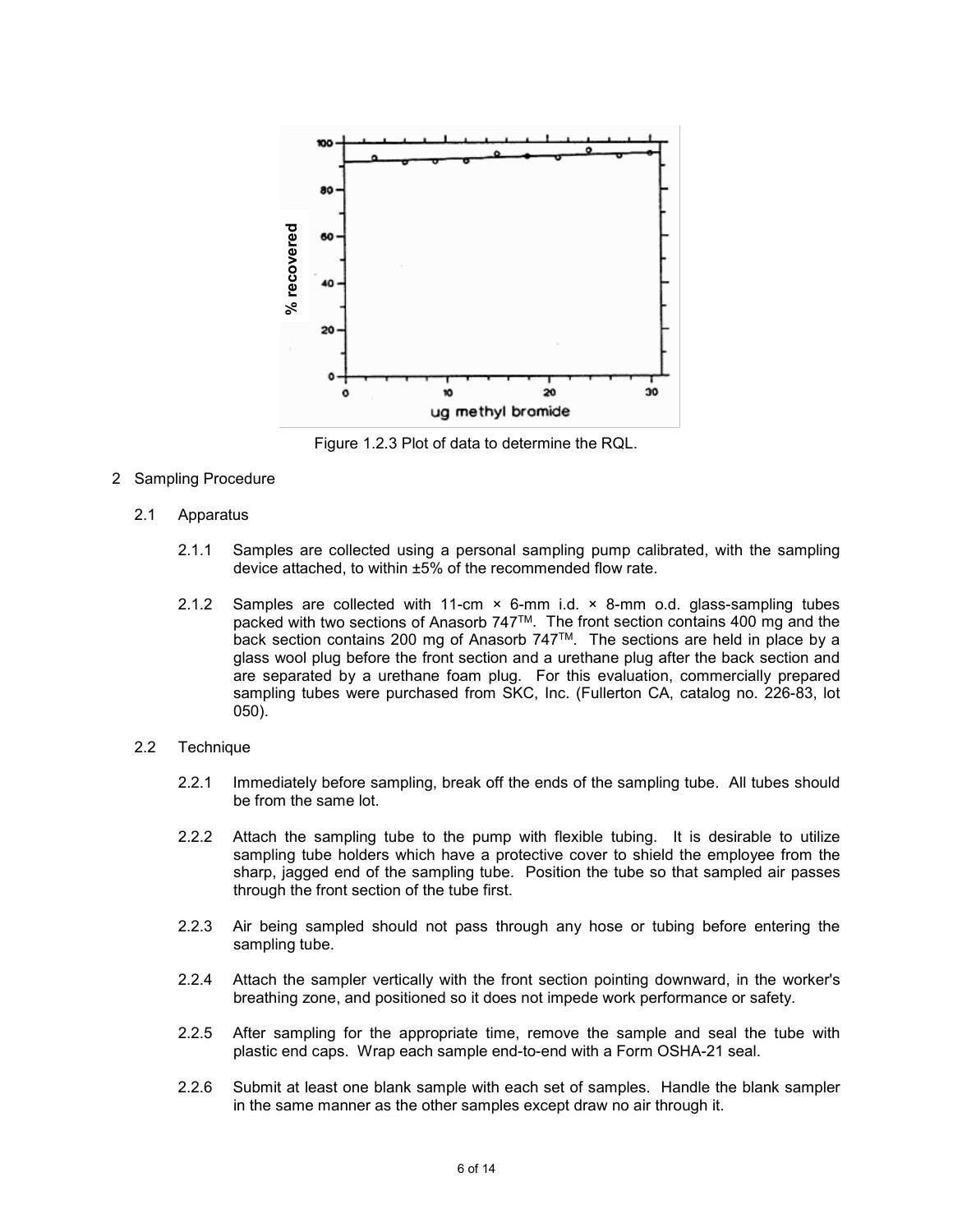- 2.2.7 Record sample volumes (in liters of air) for each sample, along with any potential interference.
- 2.2.8 Ship any bulk samples separate from the air samples.
- 2.2.9 Submit the samples to the laboratory for analysis as soon as possible after sampling. If delay is unavoidable, store the samples in a refrigerator.
- 2.3 Desorption efficiency

The desorption efficiency of methyl bromide was determined by spiking the Anasorb 747™ tubes with the analytes at 0.1 to 2 times the target concentration. The loadings on the tubes were 23.3, 117, 233, and 466 µg of methyl bromide. These samples were stored overnight at ambient temperature, then desorbed, and analyzed. The average desorption efficiency over the studied range was 96.0%.

| Table 2.3<br>Desorption Efficiency of Methyl Bromide |                       |                     |                     |                 |
|------------------------------------------------------|-----------------------|---------------------|---------------------|-----------------|
| tube                                                 |                       | % recovered         |                     |                 |
| #                                                    | 0.1 x<br>$23.3 \mu g$ | 0.5x<br>$117 \mu g$ | 1.0x<br>$233 \mu g$ | 2.0 x<br>466 µg |
| 1                                                    | 96.9                  | 96.9                | 96.4                | 95.5            |
| 2                                                    | 95.8                  | 97.8                | 96.9                | 96.6            |
| 3                                                    | 95.0                  | 95.2                | 95.7                | 98.6            |
| 4                                                    | 95.0                  | 94.9                | 96.6                | 95.5            |
| 5                                                    | 97.2                  | 95.1                | 96.0                | 95.4            |
| 6                                                    | 95.5                  | 94.1                | 96.2                | 94.3            |
| average                                              | 95.9                  | 95.7                | 96.3                | 96.0            |

overall average = 96.0% standard deviation  $= \pm 1.09$ 

# 2.4 Retention efficiency

The sampling tubes were spiked with 488 µg (41.9 ppm) methyl bromide and allowed to equilibrate overnight at room temperature. They were then placed in series with another Anasorb 747<sup>TM</sup>, and then had 3 L humid air (80% RH at 21 °C) pulled through them at 0.2 Lpm. They were opened, desorbed, and analyzed by GC-FID. Samples were corrected for desorption efficiency. The retention efficiency averaged 99.2%. There was no methyl bromide found on the back tubes. The methyl bromide was found on the back sections of the front tube, indicating that it will be necessary to sample with two tubes in series.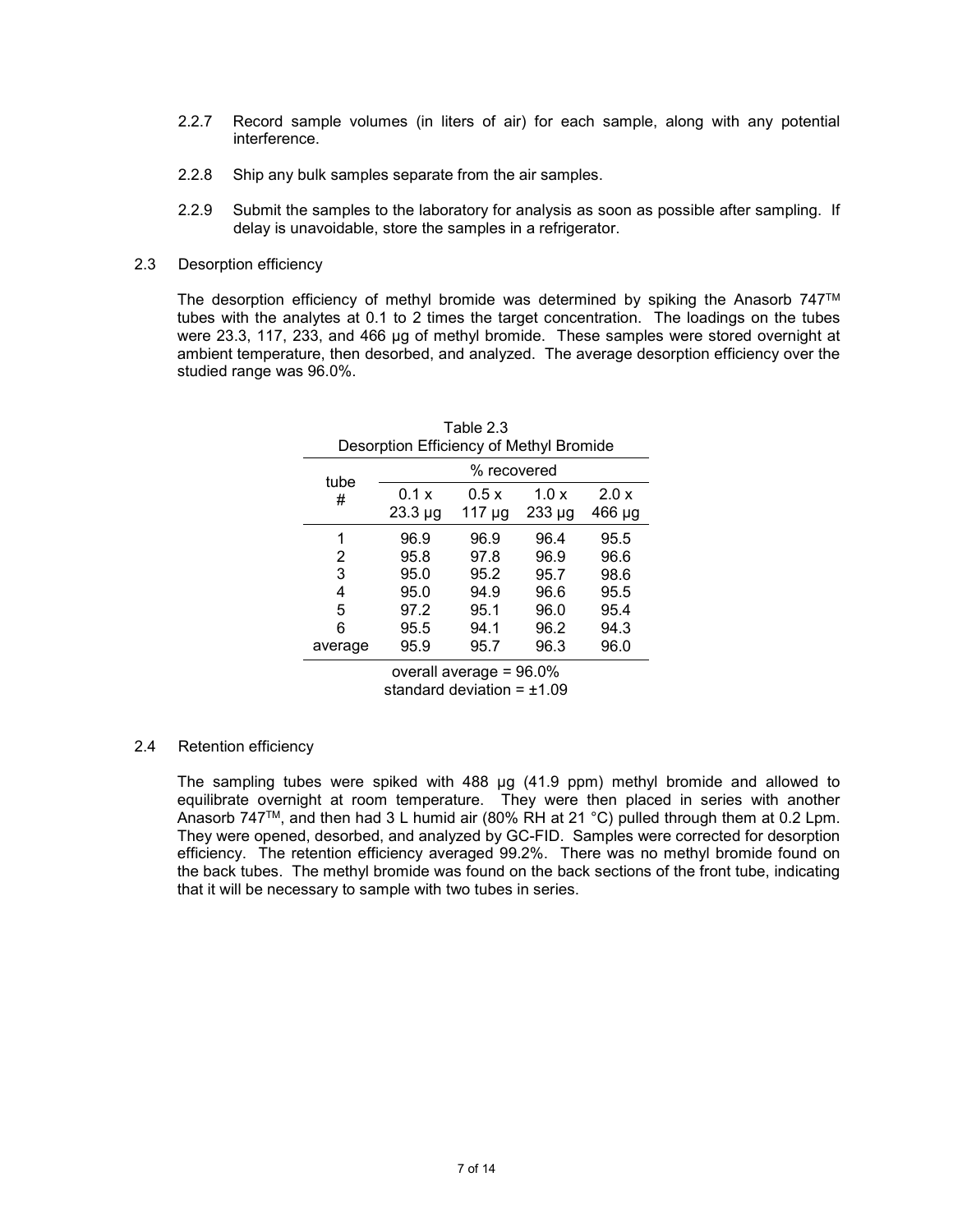| $\sim$ . The control of the control of the control of $\sim$ the control of $\sim$ |                           |                 |                          |                 |       |
|------------------------------------------------------------------------------------|---------------------------|-----------------|--------------------------|-----------------|-------|
| tube                                                                               | % recovered<br>front tube |                 | % recovered<br>back tube |                 | total |
| #                                                                                  | front<br>section          | back<br>section | front<br>section         | back<br>section |       |
|                                                                                    | 80.3                      | 19.7            | U                        | 0               | 100   |
| 2                                                                                  | 80.8                      | 18.6            | 0                        | O               | 99.4  |
| 3                                                                                  | 84.5                      | 15.4            | 0                        | 0               | 99.9  |
| 4                                                                                  | 83.0                      | 15.7            | 0                        | 0               | 98.7  |
| 5                                                                                  | 82.6                      | 15.8            | 0                        | 0               | 98.4  |
| 6                                                                                  | 85.2                      | 13.8            |                          |                 | 99.0  |
|                                                                                    |                           |                 |                          |                 |       |

|             | Table 2.4.1                                               |
|-------------|-----------------------------------------------------------|
|             | Retention Efficiency of Methyl Bromide with 3 L Humid Air |
| % recovered | % recovered                                               |

average  $= 99.2%$ 

In another retention study, the sampling tubes were spiked with 488 µg (41.9 ppm) methyl bromide and allowed to equilibrate overnight at room temperature. They were then placed in series with another Anasorb 747™, and had 4 L humid air (80% RH at 21 °C) pulled through them at 0.1 Lpm. There was methyl bromide found on the front portion of the back tube. This further illustrates the importance of using two tubes in series to sample for methyl bromide.

| Table 2.4.2                                               |
|-----------------------------------------------------------|
| Retention Efficiency of Methyl Bromide with 4 L Humid Air |

| tube | % recovered<br>front tube |                 | % recovered<br>back tube |                 |              |
|------|---------------------------|-----------------|--------------------------|-----------------|--------------|
| #    | front<br>section          | back<br>section | front<br>section         | back<br>section | total        |
| 2    | 58.5<br>62.6              | 33.7<br>28.8    | 6.9<br>8.2               |                 | 99.1<br>99.6 |
| 3    | 60.3<br>58.9              | 29.4<br>324     | 8.3<br>8.6               |                 | 98.0<br>99.9 |

average  $= 99.2%$ 

### 2.5 Sample storage

The front sections of twelve sampling tubes were each spiked with 443 µg (38 ppm) of methyl bromide. Twelve more tubes had 3 liters of humid air (80% RH at 21 °C) drawn through them before they were spiked with 443 µg (38 ppm) of methyl bromide. Six of each kind was stored at room temperature, approximately 24 °C, and the other six of each kind were stored in the refrigerator at 0 °C. Three of each type of sample was analyzed after 7 days and the remaining three samples of each type after 14 days. The amounts recovered indicate good storage stability for the time period studied for the refrigerated samples, but poor recoveries for the samples stored at room temperature. The refrigerated samples had an average recovery of 99.5% for dry samples and 94.2% for humid air samples. Samples were corrected for desorption efficiency. There was migration of the methyl bromide with time, with the amounts found on the back section of the tubes increasing from 5% to 11.7% in the refrigerated samples, and from 28% to 44% of amount recovered in the samples stored at room temperature. This indicates the importance of sampling with two tubes in series, as breakthrough can only be determined if the tubes are separated after sampling and analyzed separately. The poor storage at room temperature indicates that samples must be refrigerated as soon as possible after sampling, and samples must be kept cold until analysis.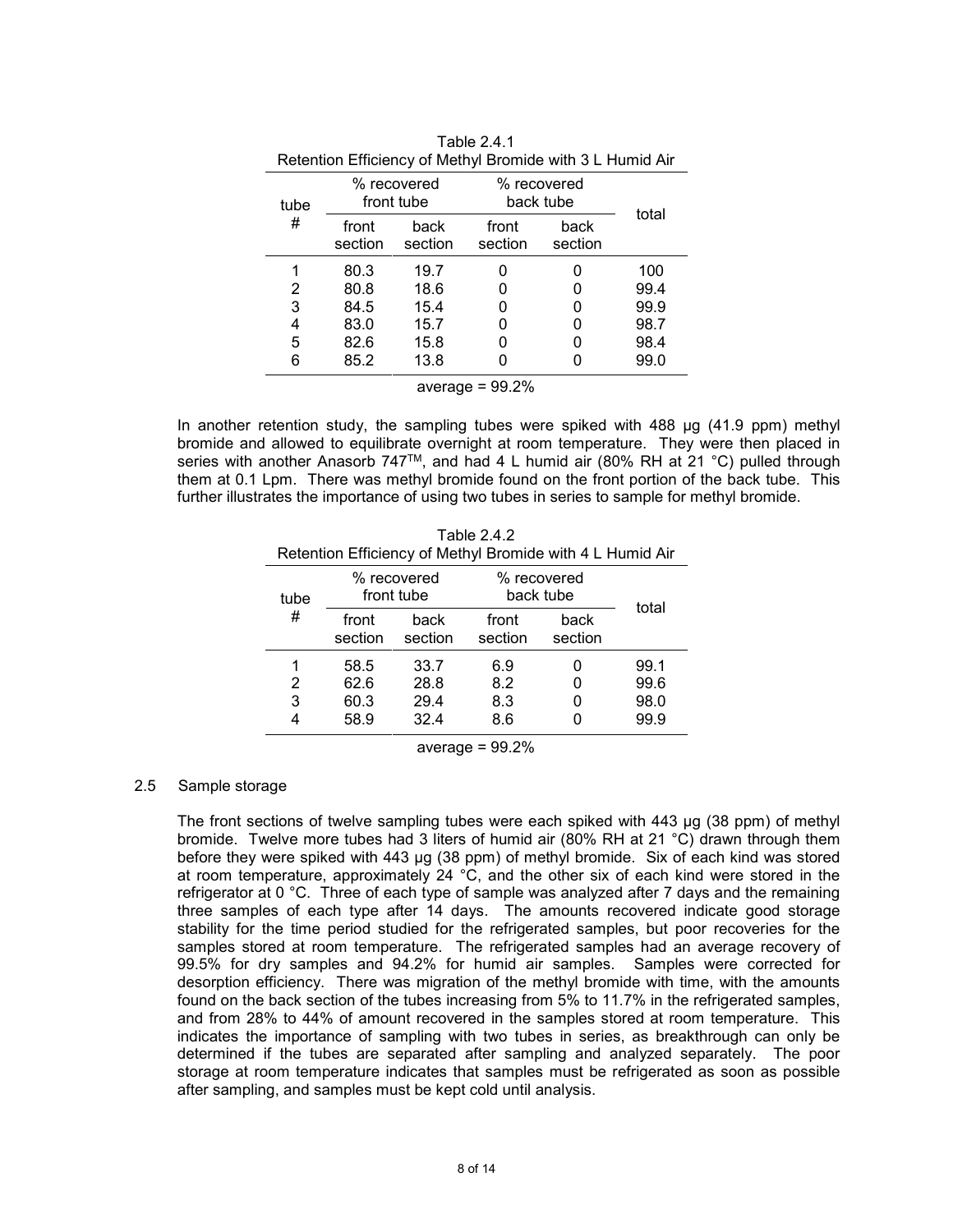| Storage Test for Methyl Bromide |             |                        |               |            |
|---------------------------------|-------------|------------------------|---------------|------------|
| time                            | % recovered |                        | % recovered   |            |
| (days)                          | humid 24 °C | humid 0 <sup>o</sup> C | dry 24 $^0$ C | dry $0 °C$ |
| 7                               | 77.9        | 95.2                   | 84.9          | 99.3       |
|                                 | 71.8        | 96.3                   | 86.3          | 99.2       |
| 7                               | 79.4        | 94.8                   | 89.2          | 100        |
| 14                              | 29.3        | 93.5                   | 47.0          | 99.9       |
| 14                              | 26.6        | 92.4                   | 46.0          | 99.6       |
| 14                              | 29.2        | 93.0                   | 46.1          | 99.2       |
| average                         |             | 94.2%                  |               | 99.5%      |

Table 2.5

2.6 Recommended air volume and sampling rate.

Based on the data collected in this evaluation, a maximum of 3 L should be collected at a maximum sampling rate of 0.2 L/min. Based on the detection limit, the minimum air volume is 1 liter, and the minimum sampling rate is 0.05 Lpm.

- 2.7 Interferences (sampling)
	- 2.7.1 It is not known if any compounds will severely interfere with the collection of methyl bromide on the sampling tubes. In general, the presence of other contaminant vapors in the air will reduce the capacity of the Anasorb  $747<sup>TM</sup>$  tube to collect methyl bromide.
	- 2.7.2 Suspected interferences should be reported to the laboratory with submitted samples.
- 2.8 Safety precautions (sampling)
	- 2.8.1 Attach the sampling equipment to the worker in such a manner that it will not interfere with work performance or safety.
	- 2.8.2 Follow all safety practices that apply to the work area being sampled.
	- 2.8.3 Wear eye protection when breaking the ends of the glass sampling tubes.
- 3 Analytical Procedure
	- 3.1 Apparatus
		- 3.1.1 The instrument used in this study was a gas chromatograph equipped with a flame ionization detector, specifically a Hewlett Packard model 5890.
		- 3.1.2 A GC column capable of separating the analyte from any interference. The column used in this study was a 60-m x 0.32-mm i.d. coated with  $(0.5 \,\mu\text{m})$  d<sub>f</sub> DB-WAX) capillary.
		- 3.1.3 An electronic integrator or some suitable method of measuring peak areas.
		- 3.1.4 Four milliliter vials with PTFE-lined caps for sample desorption.
		- 3.1.5 Two milliliter vials with PTFE-lined caps, which fit into the autosampler for sample analysis.
		- 3.1.6 A 1-µL syringe or other convenient size for sample injection.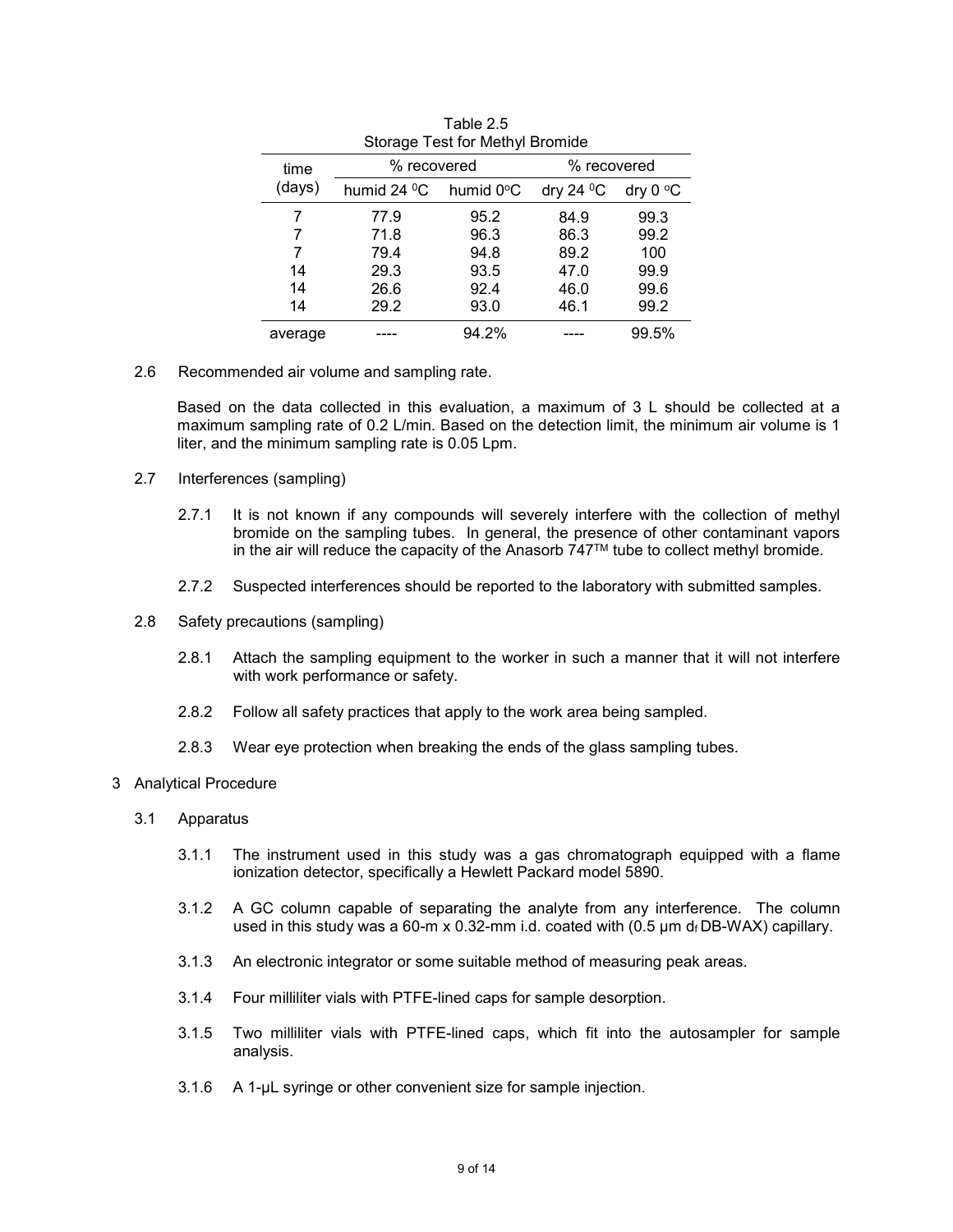- 3.1.7 Pipettes for dispensing the desorbing solution. A Repipet® was used in this study.
- 3.1.8 Volumetric flasks, 5 or 10-mL and other convenient sizes for preparing standards.
- 3.1.9 Open-sided vial rack which holds the 4-mL vials
- 3.1.10 Tray with 2" sides, which the open-sided vial rack can fit into
- 3.1.11 A 1000-µL gas-tight syringe or other convient size for preparation of analytical standards.
- 3.2 Reagents
	- 3.2.1 GC grade nitrogen, hydrogen, and air.
	- 3.2.2 Methyl bromide
	- 3.2.3 Carbon disulfide, Reagent grade
	- 3.2.4 p-Cymene, Reagent grade
	- 3.2.5 Desorbing solution was carbon disulfide containing 0.25 µL/mL p-cymene internal standard.
- 3.3 Standard preparation
	- 3.3.1 At least two separate stock standards are prepared by diluting a known quantity of methyl bromide with the desorbing solution of carbon disulfide with 0.25 µL/mL pcymene internal standard. The concentration of these stock standards was 500 µL methyl bromide in 4 mL desorbing solution or approximately 422 µg/mL (actual amounts will depend on the temperature and pressure at the time the standards are prepared). The µg/mL of gas in the standard can be calculated from the following formula:

(µL\_gas)(pressure)(298 °K)(µmole)(MW gas) (*mL desorbing solution*)( ) *760 mm* (*273 K temp. C*)( ) *24.46* ( ) *μmole <sup>μ</sup><sup>L</sup> gas pressure <sup>298</sup> <sup>K</sup> <sup>μ</sup> MWmole gas <sup>μ</sup> mL/g <sup>o</sup> <sup>o</sup> o*  $=\frac{1}{\sqrt{mL}} \frac{1}{\sqrt{mL}} \frac{1}{\sqrt{mL}} \frac{1}{\sqrt{mL}} \frac{1}{\sqrt{mL}} \frac{1}{\sqrt{mL}} \frac{1}{\sqrt{mL}} \frac{1}{\sqrt{mL}} \frac{1}{\sqrt{mL}} \frac{1}{\sqrt{mL}} \frac{1}{\sqrt{mL}} \frac{1}{\sqrt{mL}} \frac{1}{\sqrt{mL}} \frac{1}{\sqrt{mL}} \frac{1}{\sqrt{mL}} \frac{1}{\sqrt{mL}} \frac{1}{\sqrt{mL}} \frac{1}{\sqrt{mL}} \frac{1}{\sqrt{mL}} \frac{1}{\sqrt{mL}}$ 

 $\mu$ L gas = volume of gas added to standard Pressure = atmospheric when standard was made 760 mm = 1 atmosphere pressure Temp  $\mathrm{^{\circ}C^{-}}$  = room temperature when standard was made 24.46 = Molar volume (liters/mole) of standard at 25 °C and 760 mmHg MW = molecular weight of gas  $=$  molecular weight of gas

For example, calculate the µg/mL of methyl bromide from a standard of 500-µL methyl bromide in 4 mL desorbing solution at 654 mm atmospheric pressure, 22 °C, and a molecular weight of 94.95.

500 µL methyl bromide)(654 mm)(298 °K)(µmole)(94.95) ( *mL4 desorbing solution*)( ) *760 mm* (*273 K 22 C*)( ) *24.46* ( ) *μmole 500 μ methylL bromide 654 mm 298 K μmole 94.95 422 μ mL/g <sup>o</sup> <sup>o</sup> o*  $=\frac{1}{(4 mL$  desorbing solution)(760 mm)(273 °K +

3.3.2 A third standard at a lower concentration was prepared to check the linearity of the calibration at a concentration of 100-µL methyl bromide in 4 mL desorbing solution or 25 µL/mL or 104 µg/mL. A fourth standard was prepared by diluting 1/10 the first standard for a concentration of 42.2 µg/mL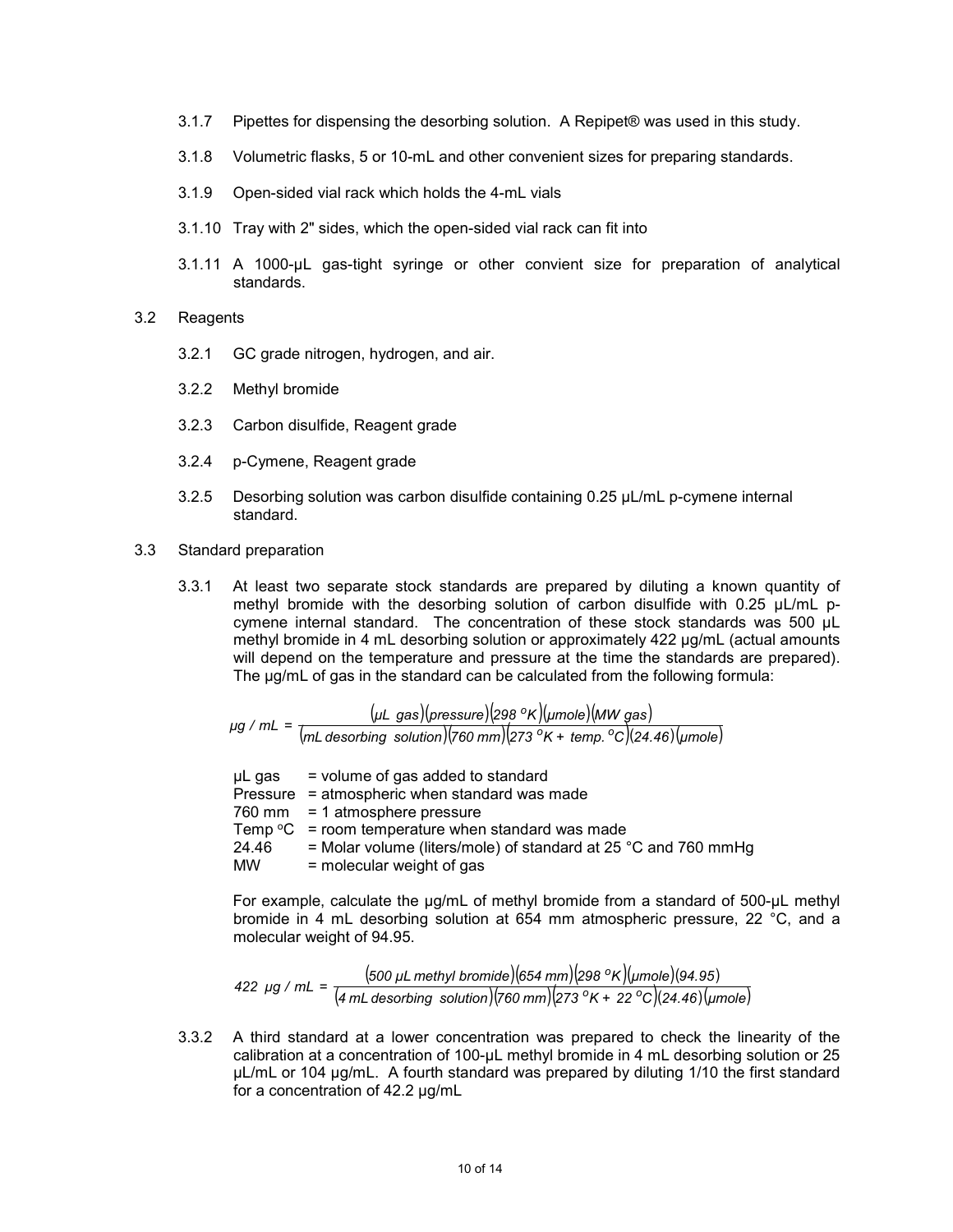#### 3.4 Sample preparation

- 3.4.1 Vials, 4-mL size, are placed into an open-sided vial rack. This rack is placed into a tray and water is added to the tray, so that the water level is two-thirds, the way up the vials. The tray was then placed into a freezer until the water froze.
- 3.4.2 Sample tubes are opened and the front and back section of each tube are placed in separate 4 mL vials. It is important that the vial be surrounded with ice when the carbon disulfide is added. The ice prevents the heat of desorption from vaporizing the methyl bromide out of solution causing it to be lost.
- 3.4.3 Each section is desorbed with 2 mL of the desorbing solution of carbon disulfide with 0.25 µL/mL p-cymene.
- 3.4.4 The vials are sealed immediately and allowed to desorb for 30 minutes with constant shaking.
- 3.4.5 The samples are transferred to 2-mL vials, which fit into the autosampler, and analyzed.

## 3.5 Analysis

3.5.1 Gas chromatograph conditions.

| <b>Injection size:</b> | 1 µL                                              |
|------------------------|---------------------------------------------------|
| <b>Flow rates</b>      | (mL/min)                                          |
| Nitrogen (make-up):    | 30                                                |
| Hydrogen (carrier):    | 2                                                 |
| Hydrogen (detector):   | 60                                                |
| Air:                   | 450                                               |
| <b>Temperatures</b>    | (°C)                                              |
| Injector:              | 180                                               |
| Detector:              | 220                                               |
| Column:                | 50 °C for 4 min then increase 10 °C/min to 160 °C |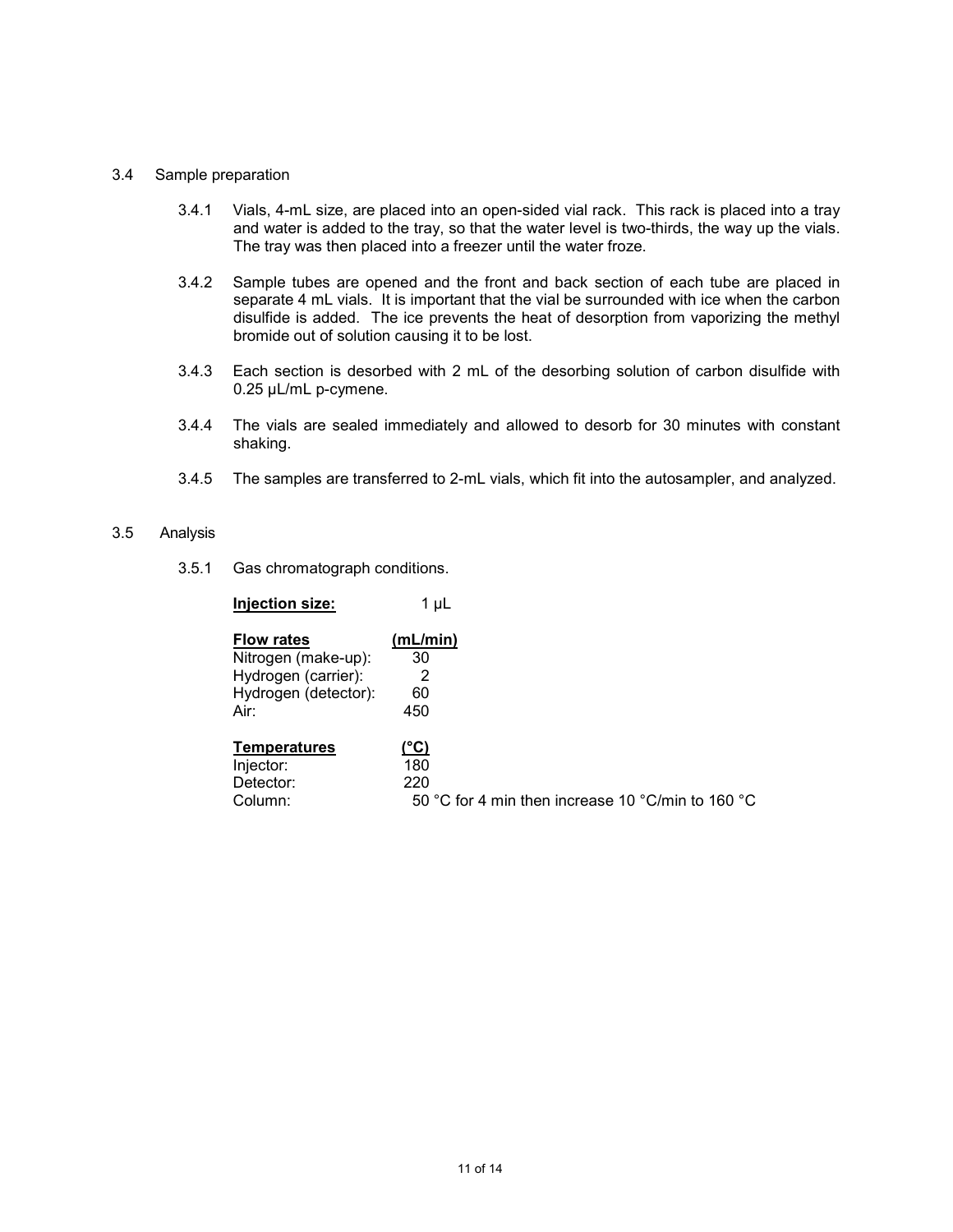

Figure 3.5.1 a chromatogram of an analytical standard at the PEL. The peaks are identified as follows:

 $1$  = methyl bromide,  $2$  = carbon disulfide, and  $3$  = p-cymene.

3.5.2 Peak areas are measured by an integrator or other suitable means.

- 3.6 Interferences (analytical)
	- 3.6.1 Any compound that produces a response and has a similar retention time as the analyte is a potential interference. If any potential interference was reported, they should be considered before samples are desorbed. The compounds that may occur in the workplace with methyl bromide which do not interfere using the analytical conditions listed in this study were ethylene dichloride, ethylene dibromide, methylene chloride, and trichloroethylene. Generally, chromatographic conditions can be altered to separate interferences from the analyte.
	- 3.6.2 When necessary, the identity or purity of an analyte peak may be confirmed by GCmass spectrometer or by another analytical procedure.



Figure 3.6.2 Mass spectra of methyl bromide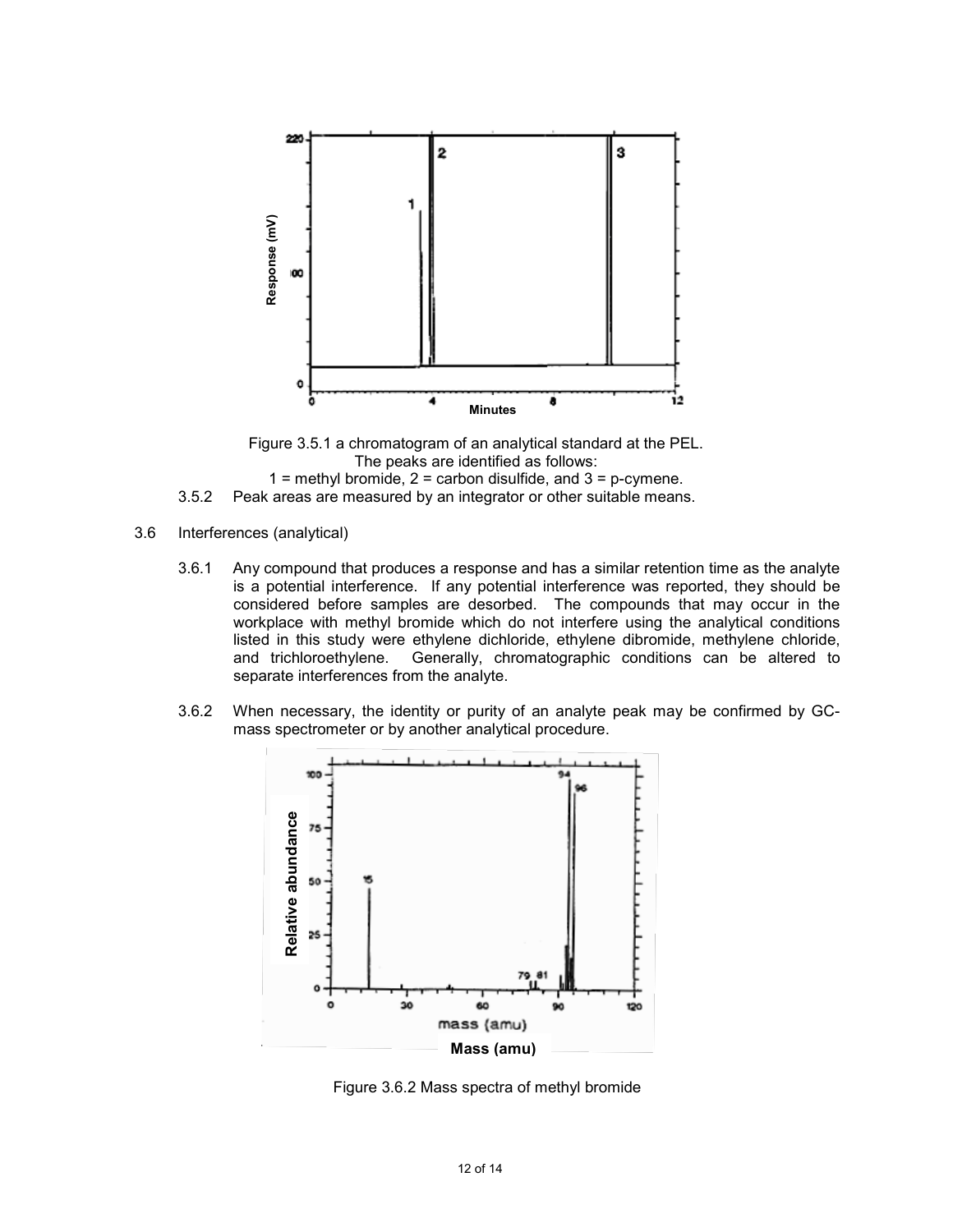#### 3.7 Calculations

- 3.7.1 The instrument was calibrated with a standard of 422 µg/mL (36.2 ppm) methyl bromide in the desorbing solution. The linearity of the calibration was checked with standards of 42.2 and 104 µg/mL.
- 3.7.2 If the calibration is non-linear, two or more standard at different concentrations must be analyzed, bracketing the samples, so a calibration curve can be plotted and sample values obtained.
- 3.7.3 Values ( $\mu$ g) obtained from the blanks are subtracted from air samples.
- 3.7.4 To calculate the concentration of analyte in the air sample the following formulas are used:

 $(\mu g \nmid mL)$  (desorption volume, mL) (*desorption efficiency , decimal*) *μg / mL desorption volume, mL mass of analyte, μg* =

(mass of analyte,  $\mu g$ )  $m$ oles of analyte =  $\frac{(mass\; of\; analyze\; of\; 10)}{(molecular\; weight)(10^6\; \mu g)}$ *volume* of *analyte* =  $(moles$  *of analyte* $)(m)$ 

> (volume of analyte) $(10^6)$  $ppm = \frac{(volume \space of \space analyze)(10^6)}{(air \space volume, \space L)}$ =

> > \* All units must cancel.

3.7.5 The above equations can be consolidated to the following formula.

$$
ppm = \frac{(\mu g / mL)(DV)(24.46)}{(3L)(DE)(MW)}
$$

Where:

µg/mL = concentration of analyte in sample

- 24.46 = Molar volume (liters/mole) at 25 °C and 760 mmHg
- $MW = Molecular weight (g/mole)$ <br> $DV = Desorption volume. mL$
- $=$  Desorption volume, mL
- $3 L = 3 L$  Air volume
- DE = Desorption efficiency, decimal
- 3.7.6 This calculation is done for each section of the sampling tube and the results added together.
- 3.8 Safety precautions (analytical)
	- 3.8.1 Avoid skin contact and inhalation of all chemicals.
	- 3.8.2 Wear safety glasses, gloves and a lab coat at all times while in the laboratory areas.
- 4 Recommendations for Further Study

Collection studies should be performed from a dynamically generated test atmosphere. Other sampling tubes should be explored in an attempt to find a sampling media that methyl bromide will have good storage stability at room temperatures.